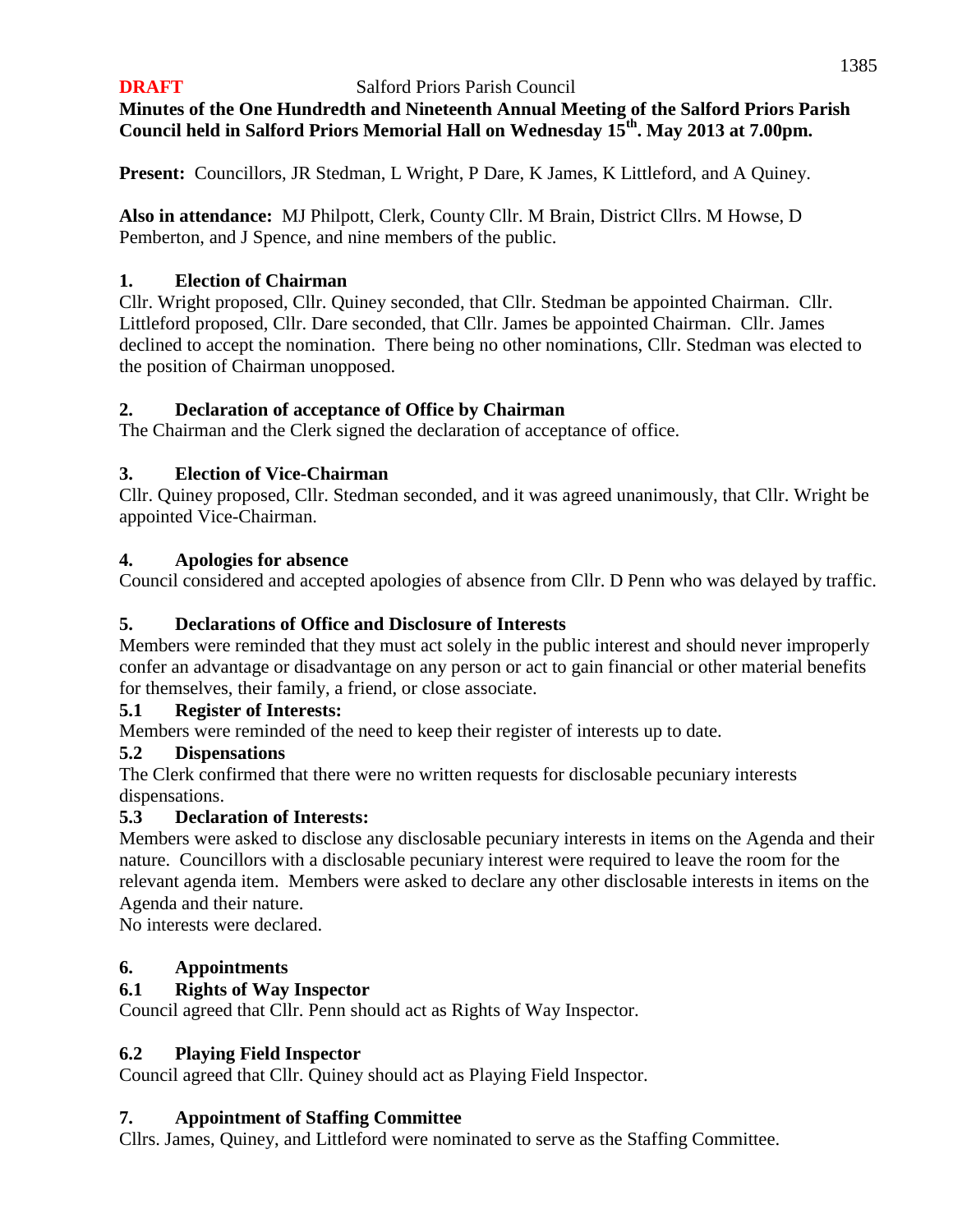#### **8. Appointment of Staffing Appeals Panel**

Cllrs. Wright, Dare, and Penn were nominated to serve as the Staffing Appeals Panel.

#### **9. Appointments to Outside Bodies**

#### **9.1 Memorial Hall Committee**

Cllr. Wright was nominated and agreed.

#### **9.2 TOPS Management Committee**

Cllrs. Wright and Littleford were nominated and agreed.

# **9.3 Perkin's Educational Foundation**

Council noted that the Council's representatives on the Perkin's Educational Foundation were Mrs Janet Satchwell, Mrs D King, Dr. S Roberts, and Dr S Juned.

#### **9.4 Marsh Farm Sand and Gravel Liaison Group**

Cllrs. Stedman, Wright, and Quiney were nominated and agreed.

#### **9.5 Warwickshire Association of Local Councils**

Cllr. James was nominated and agreed.

#### **10. Approval of Council's Regulatory Documents**

The Clerk said that the Council's Regulatory documents comprised, Standing Orders, Financial Regulations, Risk Management, and Health and Safety Policy. At the Council meeting on 19.12.12 it was agreed that, to ensure consistency, these documents should be formally reviewed and approved at the Annual Meeting each year. All the documents other than the Health & Safety policy had been reviewed in detail recently as indicated in the Clerk's circulated report.

Cllr. Littleford asked if the Health and Safety policy covered the situation of a Councillor with an illness such as diabetes which could require emergency action at a meeting. The Clerk was asked to investigate and report back to the Council.

Cllr. Stedman proposed, Cllr. Wright seconded and it was agreed that the regulatory documents should be formally accepted. Council agreed to review them again at the 2014 Annual Meeting, and to place them on the website.

# **11. Closure of the Annual Meeting**

The Annual Meeting was closed by the Chairman at 7.10 pm.

Signed......................................................... Date.................................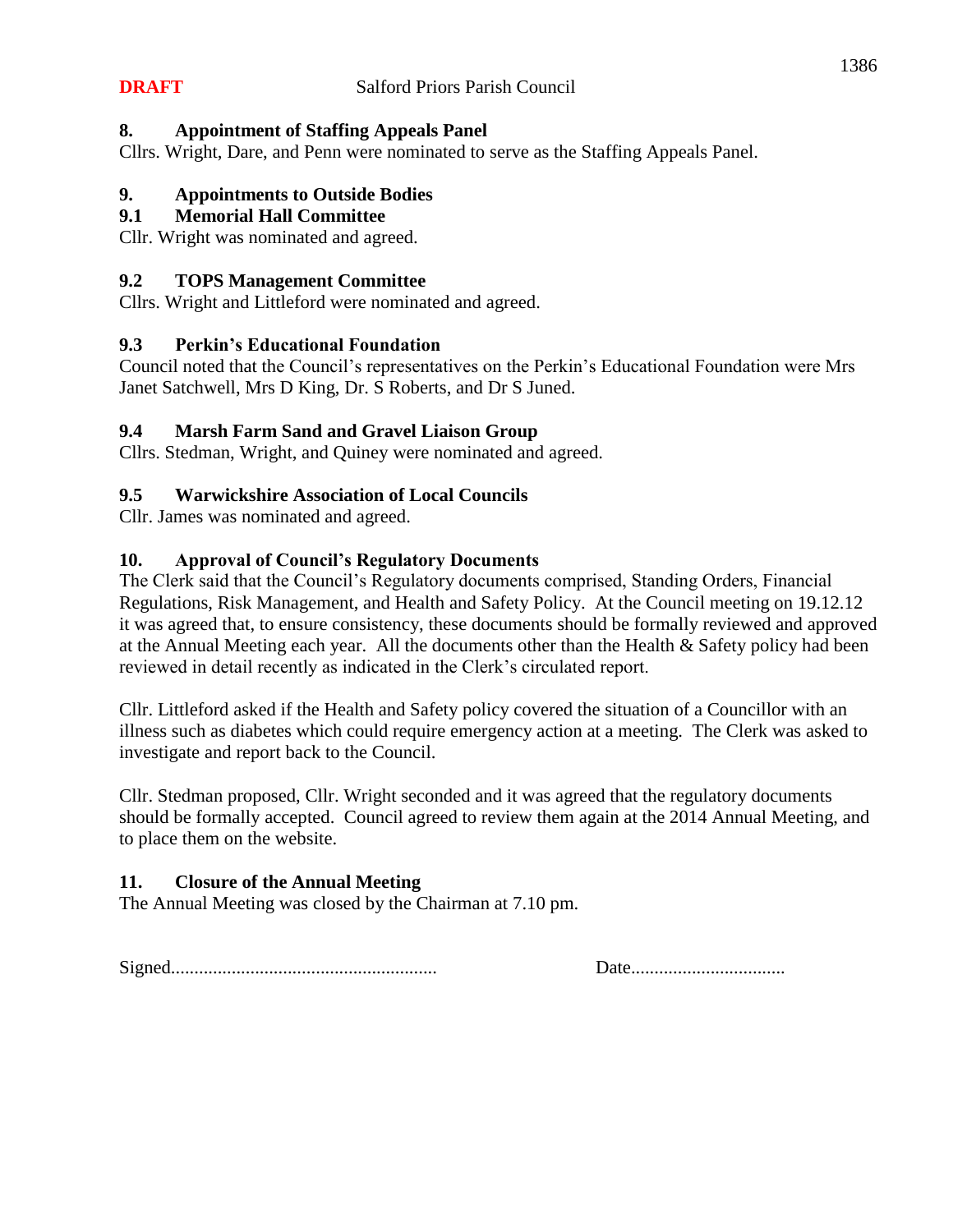# **Minutes of an Ordinary Meeting of the Parish Council held in The Memorial Hall, Salford Priors, on Wednesday 15 th . May 2013 immediately following the Annual Meeting.**

# **1. Apologies for absence**

Council considered and accepted apologies of absence from Cllr. P Dare who had to attend at hospital and Cllr. D Penn who was delayed by traffic.

# **2. Declarations of Office and Disclosure of Interests**

Cllr. Stedman declared interests in Item 5.11 and payments 9041 and 9043.

Cllr. James declared interests in Item 5.11 and payment 9043.

Cllr. Quiney declared an interest in payment 9041.

Cllr. Littleford declared an interest in payment 9049.

# **3. Open Forum**

- **3.1** The Chairman moved that the meeting be adjourned for Open Forum and this was agreed.
- **3.2 Have your say:** No under 18s were present.

**3.3 Open forum:** Mrs Band made a plea for Councillors to speak up at meetings. Mrs Corbett enquired regarding the cutting of an area of grass by her house. Mr Baker referred to the Council's statement at the previous meeting that it will resist vigorously any development deemed harmful to the visual character of an area, have an adverse effect on the landscaped character of the parish or prejudice the character and appearance of its conservation areas. Cllr. James said that every case had to be considered on its merits but usually the Council would support a resident's views.

Cllr. Stedman welcomed Cllr. Brain as the newly elected Ward Member of Warwickshire County Council and congratulated him on his election.

**3.4 Ward Members reports:** Cllr. Brain thanked the Chairman and said his background was with the ambulance and police services and that he had been a District Councillor for eleven years. He explained the makeup of the new County Council where there was no overall control and said extra funding had been obtained for roads, youth service, and economic development. Cllr. Brain said that surface dressing in School Road, Perkins Close, Ridsdale Close, and School Avenue would be carried out in June. He also congratulated Cllr. Spence on being appointed to the Cabinet and said that the Ward now had three out of the six Cabinet members.

Cllr. Howse reported that the District Council had now settled its housing numbers and he explained the programme for the Core Strategy. He explained the challenges facing the area with jobs being lost and more retired people moving in. Cllr. Spence explained his new role as Member of Cabinet responsible for planning and listed his priorities for this service which were all designed to improve the processing of applications and the level of enforcement activities.

**3.5** The Chairman closed the adjournment at 7.29 pm.

# **4. Minutes**

**4.1** The Minutes of the Ordinary Meeting of the Parish Council held on Wednesday 20<sup>th</sup>. March 2013 at The Memorial Hall, Salford Priors had been held over from the previous meeting. They were approved and signed by the Chairman.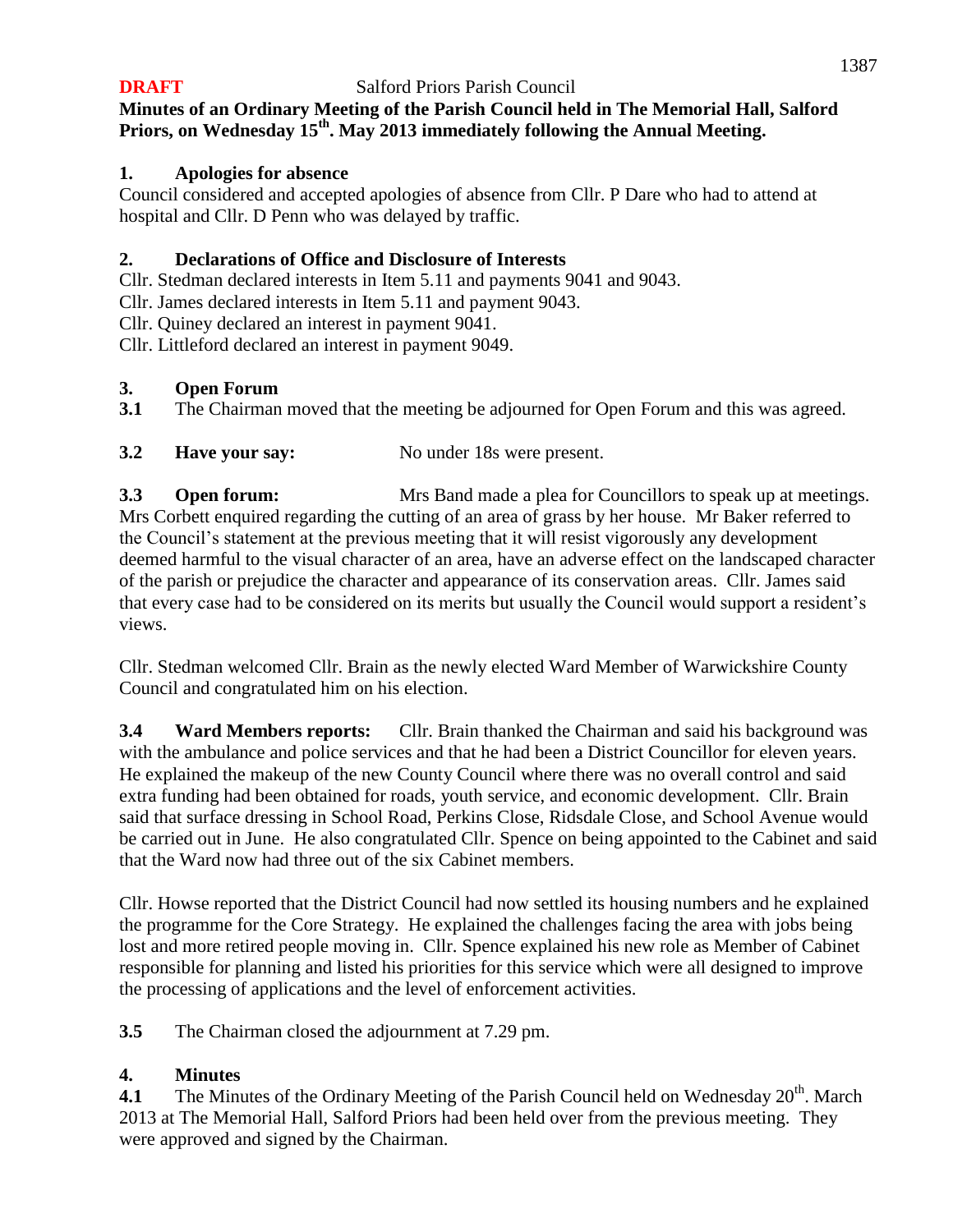**4.2** The Minutes of the Ordinary Meeting of the Parish Council held on Wednesday 17<sup>th</sup>. April 2013 at The Memorial Hall, Salford Priors were approved and signed by the Chairman.

# **5. Clerk's Report**

# **5.1. Affordable Housing project**

The Clerk said he had been informed that the viability of the scheme was still an issue due to the extra drainage works required. The Local Authority did not have any extra cash to put into the scheme but there was some money available though the HCA via a mini bidding round. Jephsons were submitting a bid but Joanne Walsh did not anticipate a response until July or August and she had agreed to keep us informed. The Chairman expressed his concerns over the continuing delays to this project and Cllr. Howse offered his assistance to the Council.

# **5.2 Repairs to 5 a side goalposts**

The Clerk reported that as there had been no response from Anthony Hathaway he had placed an order with Limebridge Rural Services Ltd. to carry out the welding work.

# **5.3 Circular seat at Iron Cross**

Mr Hackling has now installed the circular seat around the new oak tree on the green at Iron Cross

# **5.4 Purchase of access to Playing Field**

The District Council's solicitors have been informed that the Parish Council accepts their proposed costs as reported at the last meeting. The registration process is underway and our solicitor has agreed that there are no disclosable overriding interests to be declared in the application and the Clerk said he had signed the disclosable overriding interests questionnaire accordingly on behalf of the Parish Council.

# **5.5 Repairs to telephone boxes**

There has been no further response from BT to the Clerk's request dated 29.03.13 and he said he had written to BT Payphones High level Complaints requesting action.

# **5.6 Gully clearance opposite shop and in Tothall Lane**

Following clearance of the gullies opposite the shop by our Lengthsman it was suggested that there may be a collapsed carrier drain. The Clerk contacted WCC on 28.03.13 asking for a camera to be put down the drain to check. Unfortunately there has been a problem with WCC e-mails transferring to Googlemail and several messages to David Elliston did not get through and no error messages were received. All these messages were re-sent on 7.05.13 and WCC have agreed to check this drain as requested. The Clerk also reported that CEMEX had agreed to clean out the gullies at the Tothall Lane crossing.

# **5.7 Meeting with Alamo.**

Richard Ward has been invited to attend the June Ordinary meeting of the Parish Council at 6.00pm in order to present his development proposals to the Council.

# **5.8 Precept Referendums Bill**

As instructed by Council a letter was sent to Mr Zahawi setting out the Council's views. He was asked to pass it to other relevant departments and it was copied to WALC.

# **5.9 Allotment plot No. 9.**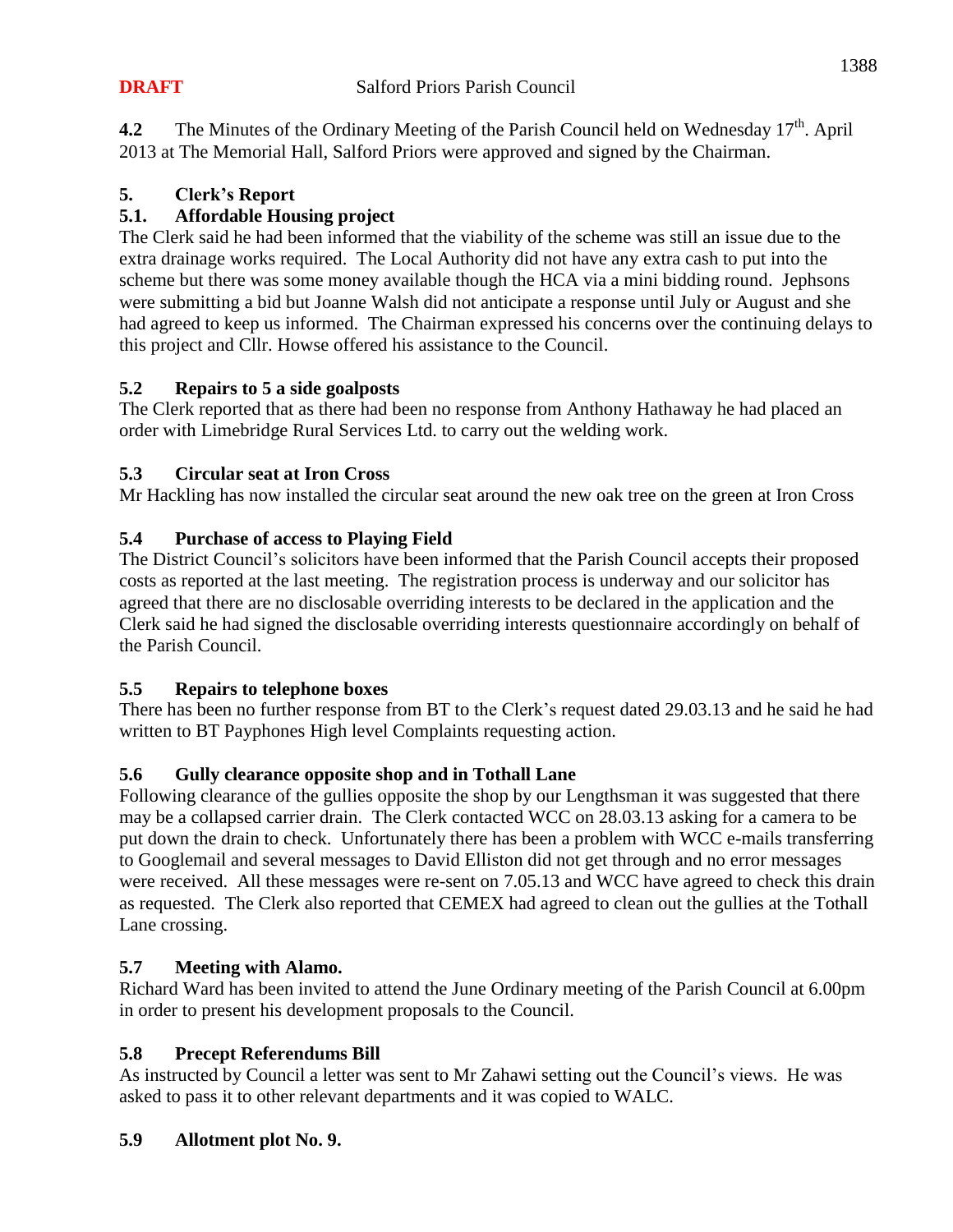Mrs Muldowney offered her Plot 8A to the Youth Club as it was already cultivated. In return she took on the unused part of Plot 9. She asked if this area could be sprayed to assist her cultivation of the new area and the Clerk said he had placed an order with Limebridge Rural Services Ltd. at a cost of £26.

# **5.10 Allotment rent demands.**

Rent demands have been issued to all allotment holders.

Having declared interests Cllr. Stedman and James left the meeting and Cllr. Wright took the Chair. **5.11 Orbit mowing contract.**

Orbit are now cutting grass under their contract with Wyevale. There is some doubt about the grass in School Avenue and the Clerk said he had placed an order with Limebridge Rural Services Ltd. to cut these areas in May. Council agreed these areas should be included in the Council's mowing contract. Cllr. Littleford mentioned several other areas of uncut grass and agreed to meet with the Clerk to identify any other changes to the contract.

Cllrs. Stedman and James returned to the meeting.

# **6. Planning general**

# **6.1 Neighbourhood Planning**

The Clerk had circulated a draft flier to try and encourage residents to participate in the neighbourhood planning process. Cllr. James proposed that the flier should be held over until after the training course he was attending with Cllr. Littleford and that the public meeting be held following the presentation by Alamo at the next meeting of the Council. Council agreed.

The Clerk said he had contacted Fiona Blundell at Stratford District Council as advised by Cllr. Howse but she had said that officers would not be able to attend a public meeting and she offered a meeting at her office for the leaders of the project. Cllr. Howse said he would look into this for the Council.

Cllr. Penn arrived at the meeting having been held up in traffic.

# **6.2 Report from Cllr. James regarding Orchard Farm**

Cllr. James gave a detailed and expert summary of his investigations into the alleged precedent set in Herts CC v Secretary of State. He said his investigations had shown several reasons why this case should not be relied on by the Enforcement Officer at Stratford on Avon District Council. The Chairman thanked Cllr. James for his hard work and Council agreed that he should do further work to produce a draft response to the District Council's letter dated 21.03.13. District Councillor J Spence offered his assistance is setting up a meeting with the legal and planning departments at Stratford.

# **6.3 Letters from "Concerned Residents" regarding development behind Evesham Road.**

The Clerk had circulated copies of letters to Origin 3 and Bloor and to "Concerned Residents". Also circulated were two letters from "Concerned Residents" and confirmation from the Clerk that he had sent them copies of the letters to Origin 3 and Bloor. The Clerk said that he felt that all the points made by the "Concerned Residents" had been addressed and the Council agreed.

# **6.4 Planning Appraisal report from Stansgate Planning.**

The Clerk reported that he had received the final copies of the Planning Appraisal report from Stansgate and this aspect of the project was complete. Council received the report and noted that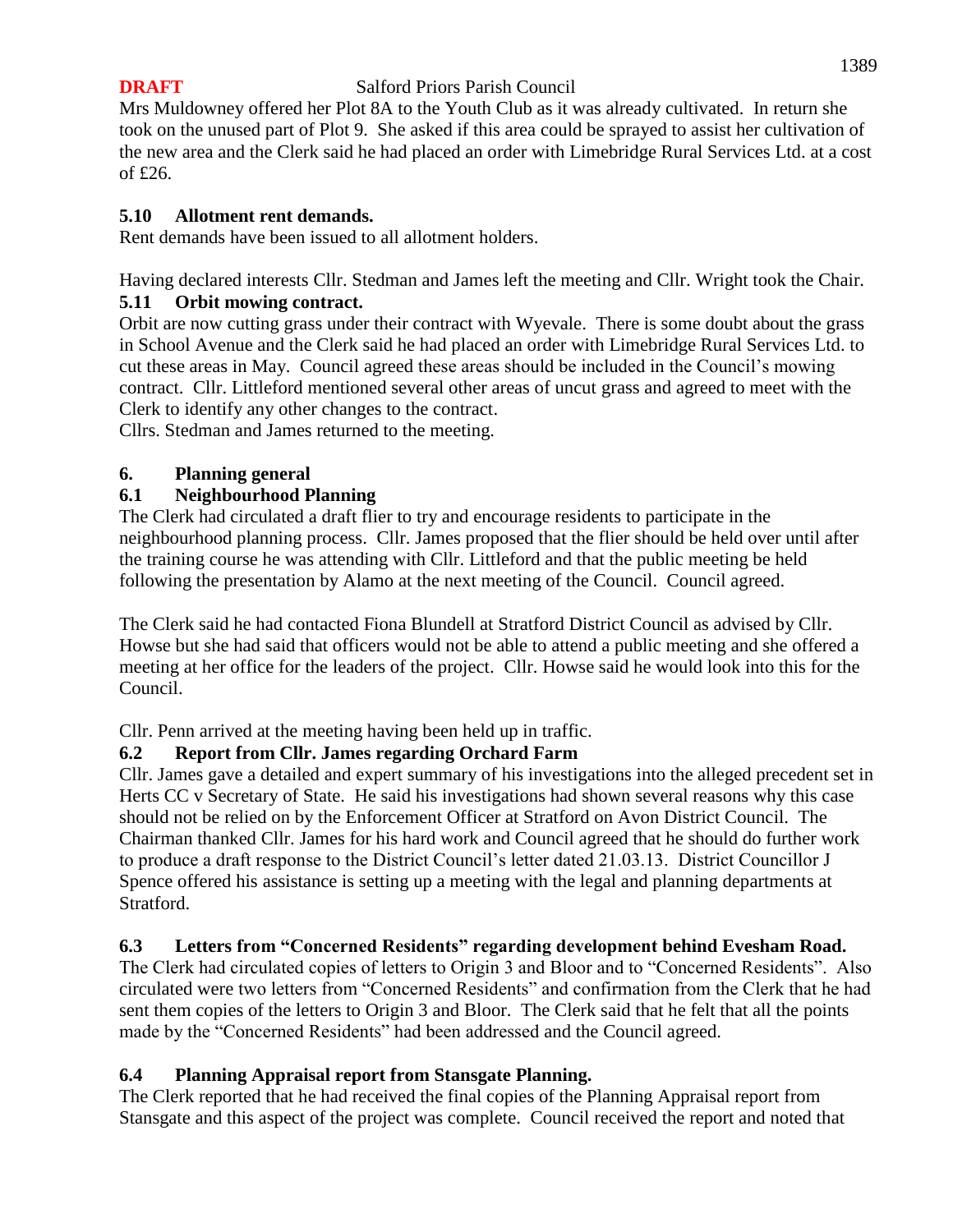since the report was commissioned other development proposals had emerged. Council agreed that the report would be an important document as the Neighbourhood Plan was developed.

# **6.5 Marsh Farm Liaison Group.**

The Clerk reported that he had obtained details of filling from CEMEX and that this was the only operation underway at the quarry. He considered that the proposed June meeting of the Liaison Group would have very little to discuss and should be cancelled. The Council agreed and Cllr. Wright said he thought there should be just one inspection and one meeting per year. The Chairman said this would be put to the Group's next meeting. The Clerk said he had spoken to Bidford and that he would circulate the figures and new contact details for CEMEX. It was agreed that the infill tonnages would be circulated quarterly.

# **7. New Planning Applications to consider**

**7.1 13/00896/FUL –** Proposed amendments to previously approved application (12/01482/FUL) for an increase in length of garden room of 700mm., change of roof style and materials at Hawkfield, Station Road, Salford Priors, WR11 8UX for Mrs Nicky Burt. Council made no representations.

# **8. Planning Decisions**

Council noted the following planning decision:

**8.1 13/00563/FUL –** Proposed two storey and single storey extensions at 1 Rushford Plantation, Pitchill, Evesham, WR11 8SN for Mr Alan Boseley.

# **9. Finance (1)**

# **9.1 Internal Auditor's report.**

A copy of the Internal Auditor's report had been circulated. The financial records were found to be correctly maintained and the overall system of internal control was confirmed to be adequate. Two minor issues were raised relating to the incorrect amount being shown on two cheque stubs and a cancelled cheque not being retained. Council accepted the recommendations made by the Internal Auditor.

# **9.2 Annual Accounts for 2012 – 2013.**

Section 1 of the draft Annual Return for the year ended  $31<sup>st</sup>$ . March 2012 to the Audit Commission was circulated to Members prior to the meeting together with the Accounts as agreed by the Internal Auditor. Council approved the accounts as presented. The Chairman then asked the Clerk to read each of the eight questions in Section 2 of the Annual Governance Statement and the Council answered in the affirmative to each of the questions therein. There being no Trust Funds a "Not Applicable" answer was given to this statement. The meeting noted the report of the Internal Auditor who answered in the affirmative to questions A,B,C,D,E,G, H,I, and to J. The answer given to question F was "Not Applicable" since no petty cash transactions take place. The Chairman and the Responsible Financial Officer signed Section 1 of the Annual Return, Accounting Statements, and Section 2, the Annual Governance Statement. The Clerk reported that the necessary statutory audit notices had been posted.

# **10. Playing Field**

# **10.1 Playing Field weekly inspections.**

Cllr. Quiney queried the need for a weekly inspection and the Clerk was asked to refer the matter to the Council's insurers.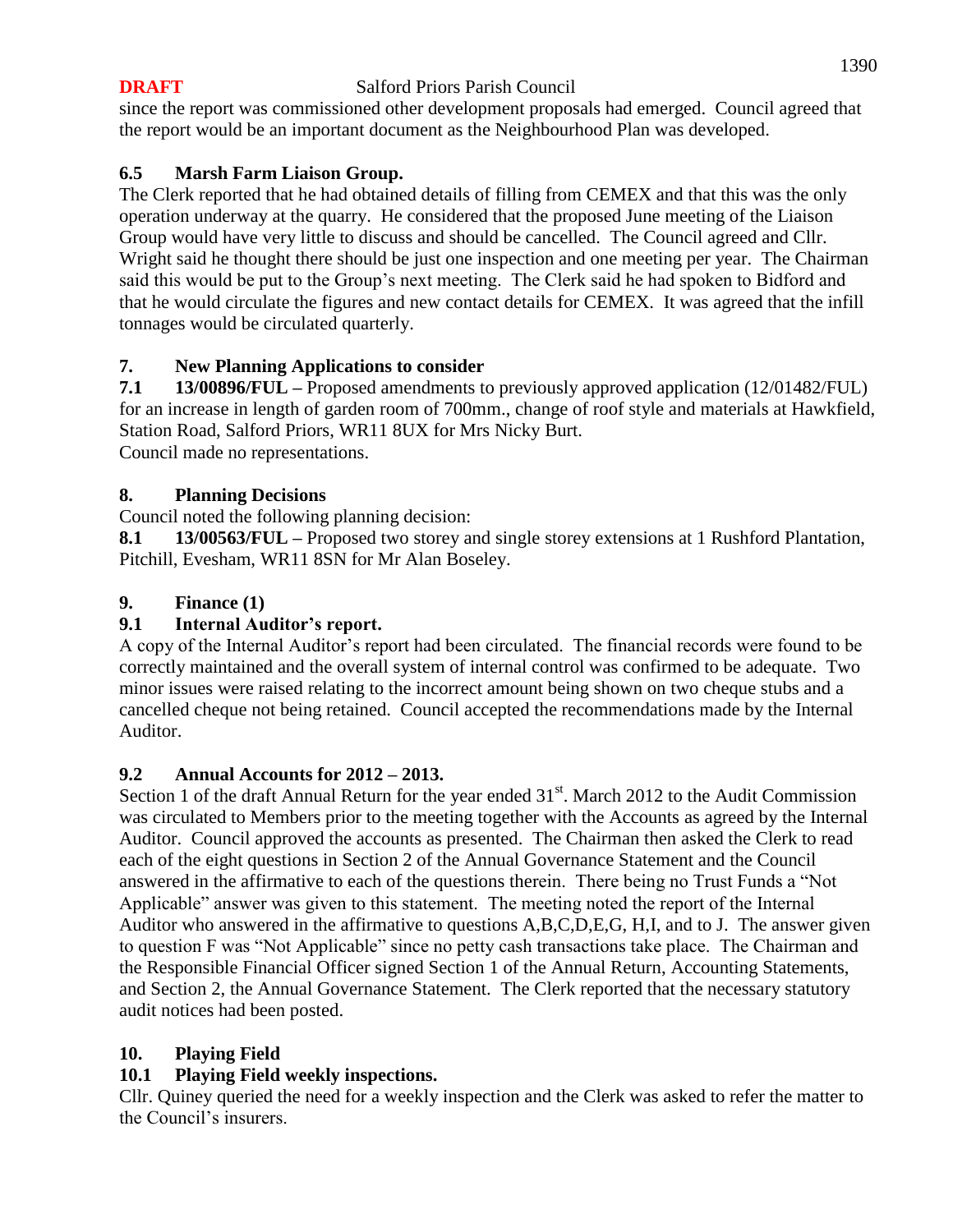# **10.2 Annual Inspection of play equipment.**

The Clerk said that, following the instruction from the Council at the last meeting, he had contacted Playground Supplies and cancelled the inspection. Immediately following this, Playground Supplies replied to say they had actually carried out the inspection. The Clerk was asked to obtain the report and to refer back to the Council's insurers.

# **10.3 Repair of the car park fence.**

The Clerk reported that two quotations had been received. One was from Mr Hackling who offered a repair with two timber posts for £180. The other was from Mr Hunt who offered a repair with two concrete posts that closely matched the existing posts for £320.41. Council agreed to accept the quotation of Mr Hunt.

# **10.4 Pruning of trees on the Playing Field.**

The Clerk reported that he had placed an order with Roger Small to remove base growth, perform canopy lifts, and remove one dead tree for £200. The Chairman asked the Clerk to find out when the work would be done.

# **11. Jubilee fund dispersal**

Cllr. Littleford circulated two copies of the proposed booklet and said she was still awaiting some photos where parental permission was required. She agreed to circulate a PDF file for all Members to give their comments. Cllr. Littleford also said she had obtained a very competitive new quote of £502 for 1000 copies. The Chairman asked Cllr. Littleford to bring examples of the cover and inside pages to the next meeting.

# **12. Highways**

# **12.1 Broom Lane**

The Clerk reported that he had contacted WCC as instructed and had been informed that there were no plans of the drainage arrangements in Broom Lane. He had also instructed the Lengthsman to investigate the source of water seeping on to Broom Lane and to excavate around the nearby gully to find where this drained to.

# **12.2 Lengthsman**

In April the Lengthsman repaired the sign in Sanders Road, cleaned and checked all the grit bins, cut back a large bush by the school in Dunnington, deepened some grips in Broom Lane, and tidied the footway between Salford Priors and Abbots Salford. The Lengthsman reported that this footway was badly damaged and siding out was not practicable.

Work for May would include deepening and cleaning the verge grips along Bevington Lane, investigating the drainage in Broom Lane, and walking the stream at Pitchill to check for blockages. He had also been asked to clean the chicane by Salford Priors School and to clear weeds from bridges in Station Road and Evesham Road.

# **12.3 Signs and bollards.**

David Elliston had confirmed he would chase up the repair to the SID in Evesham Road with his lighting people. Also, he had checked the damaged manhole cover opposite New Inn Lane and had raised a defect notice for it to be replaced. The Clerk said he had been given a contact regarding the large chequerboard sign at Dunnington cross roads. Regarding the bollards at Dunnington cross roads he provided a plan for Cllr. Penn to mark the units needing attention.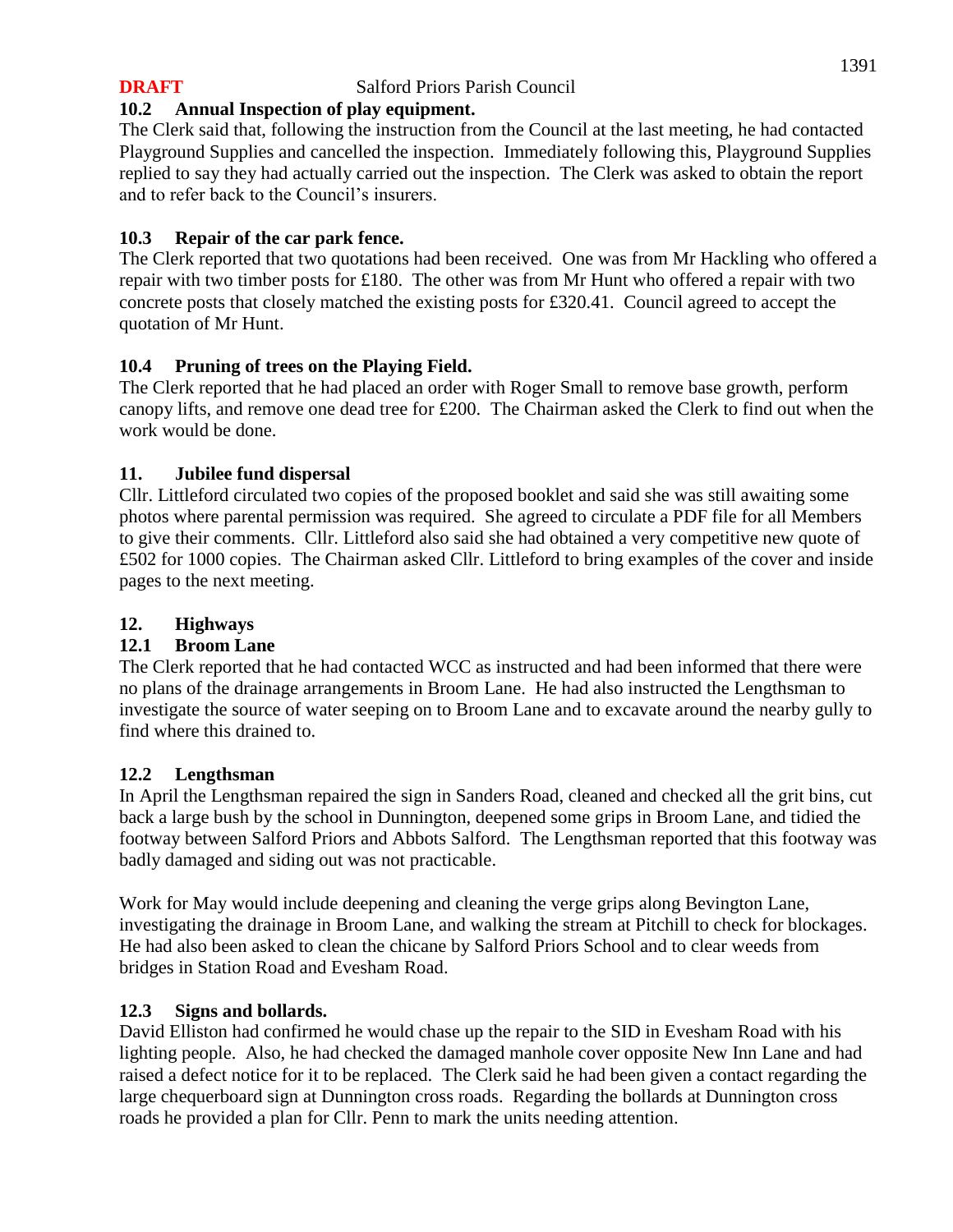# **13. Communications**

# **13.1 Report from Mr Maude on the Council's website.**

Mr Maude reported on the meeting with the Clerk and Cllr. Littleford and confirmed he had sent information to Arrowscape. He said that a proof site would be produced for Councillors to view before it went online. In view of the likely timescale it was agreed that the arrangements with Webculture should be renewed for a further year.

# **13.2 Report from Cllr. Littleford on the website meeting held on 30.04.13.**

Cllr. Littleford said she had seen the poor response from businesses and organisations to provide information and suggested that she would offer to chase up responses when the new site was available.

# **14. Rights of Way**

# **14.1 Report from Cllr. Penn on the Rights of Way.**

Cllr. Penn reported that the hedge alongside footpath 210 by the allotments was overgrown. Council noted that hedges could not be pruned at this time of year and the Clerk was asked to bring back the item to the August meeting. Cllr. Penn also reported that he had received complaints that footpath 6 was covered by fleece and also that the hedge by the settling pond was overgrown. The Clerk was asked to report these matters to Sandfields.

# **14.2 Gates by the Scout Hut on AL11.**

The Clerk said he had contacted Sandfields and they had offered to install new "kissing" type gates free of charge if the County Council provided the gates. This should be possible under the County Council Volunteer Partnership.

# **15. Staffing**

Council considered the recruitment documents circulated to Members following the Clerk's announcement of his retirement. Council agreed to proceed with the immediate advertisement of the position in local papers, County Local Council associations, and County and District offices. It was agreed that the Staffing Committee should meet to prepare a shortlist and that interviews should take place over two evenings later in June.

# **16. Matters raised by Councillors**

**16.1** Matters raised by Councillors are considered under this item and Councillors are also invited to use this opportunity to report minor matters of information not included elsewhere on the Agenda and to raise items for future agendas.

**16.2** Cllr. Wright asked that Mr Brookes Ward be contacted regarding the CLA Gamefair in order to provide details of the arrangements for the forthcoming event.

# **17. Consideration of Correspondence Received**

# **17.1 WALC, Local Government Administration 9th. Edition.**

Council agreed that a copy of the new edition should be purchased ready for the new Clerk.

# **17.2 WALC, Training course on employment responsibilities and relationships.**

Council noted the information provided.

# **17.3 NALC, Policy consultation on Community Infrastructure Levy**

Council noted the information provided.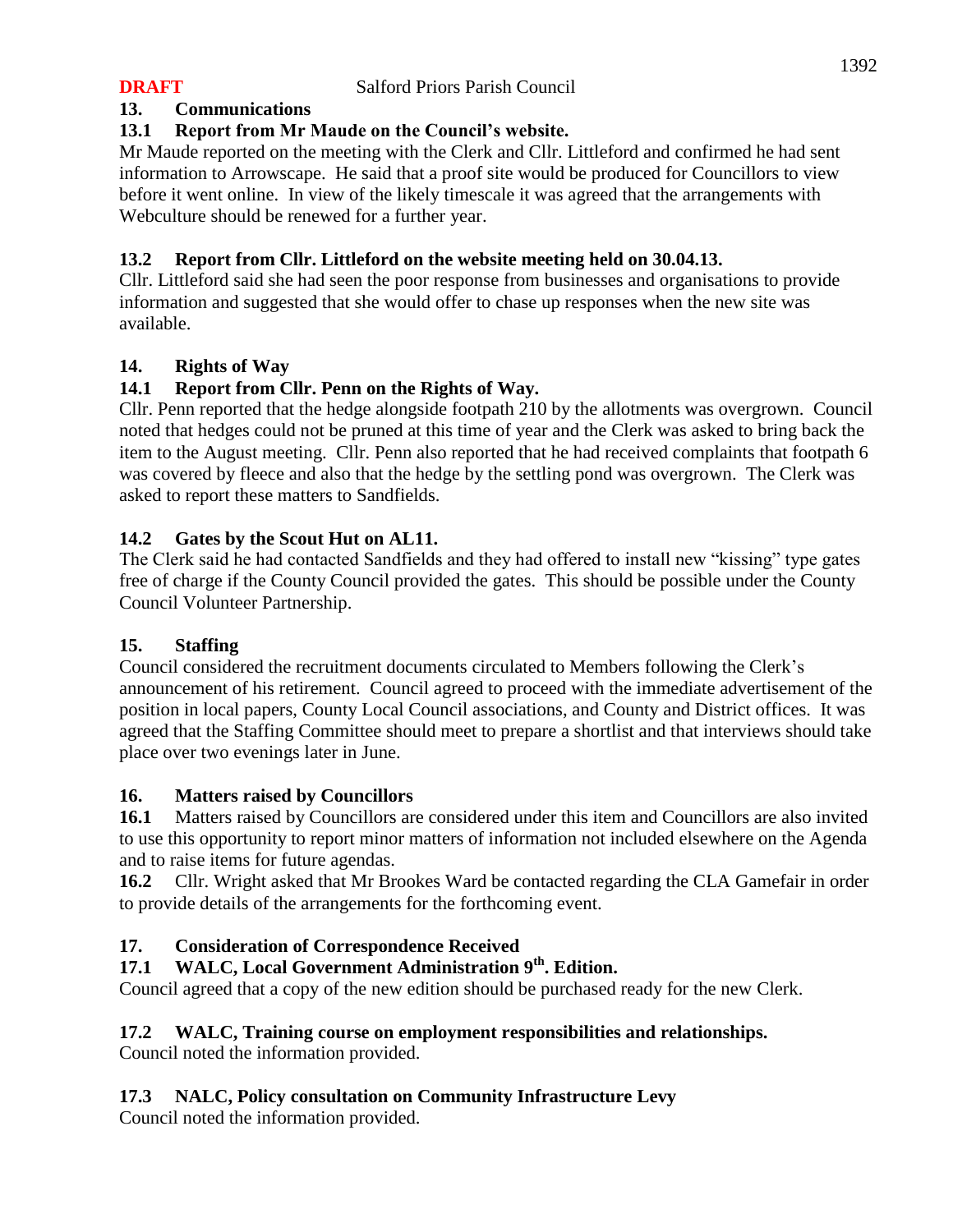# **17.4 Trudi Lowe, Dedication of bus shelter to former Cllr. M Edmunds**

The Clerk circulated a letter from Mrs Trudi Lowe regarding the proposal to dedicate a bus shelter to the memory of former Cllr. Maureen Edmunds. Council agreed to proceed with the dedication as previously agreed.

#### **18. To Table**

Council noted the following tabled documents:

- **18.1** Clerks & Councils Direct, May 2013, Issue 87.
- **18.2** The Clerk Magazine, May 2011, Vol 44, No.3.

#### **19. Finance (2)**

#### **19.2 TOPs rates.**

The Clerk reported that he had made an application for small business relief and this had been accepted with the result that there would be no rates payable on TOPs.

#### **19.3 Insurance renewal quotation.**

The Clerk reported that several core covers of the policy had been increased at no extra cost to the Council. These included Hirers Indemnity, Officials Indemnity, and Fidelity Guarantee, and a new cover of Business Interruption Loss of Revenue. All firework displays or bonfires had to be notified 14 days in advance and there was a £250 excess on Public Liability Property Damage and on Property Damage.

Council noted that the asset register included items valued at less than £250 and considered these should accordingly have a nil value on the register because of the excess. The Clerk suggested a further column could be added to the register showing the value for insurance purposes. Council asked the Clerk to bring the asset register to a future meeting for further consideration.

Having declared an interest Cllr. Stedman left the meeting and Cllr. Wright took the chair.

# **19.1 Consideration and approval of the payments and transfers listed in Appendix A.**

Council noted the income received transactions in Appendix A1.

Council noted the payment made between meetings in Appendix A2.

Council considered the expenditure transactions listed in Appendix A3. Authorisation for payment was proposed by Cllr. Quiney, seconded by Cllr. Penn, and carried.

Cheques were signed by Cllr. Wright, Cllr. Penn, and Cllr. Quiney;

Council considered and approved a proposal to transfer £5000.00 from No.1 account to the Community account in Appendix A4. Authorisation for transfer of funds was proposed by Cllr. Penn, seconded by Cllr. Quiney, and carried.

Council noted the bank balances in Appendix A5.

# **20. Date of Next Meeting**

Council confirmed the date of the next Ordinary Meeting of the Parish Council at 7.00pm., on Wednesday 19<sup>th</sup>. June 2013 in The Memorial Hall, Salford Priors.

# **21. Closure of meeting**

The Vice Chairman closed the meeting at 9.21 pm.

Signed......................................................... Date.................................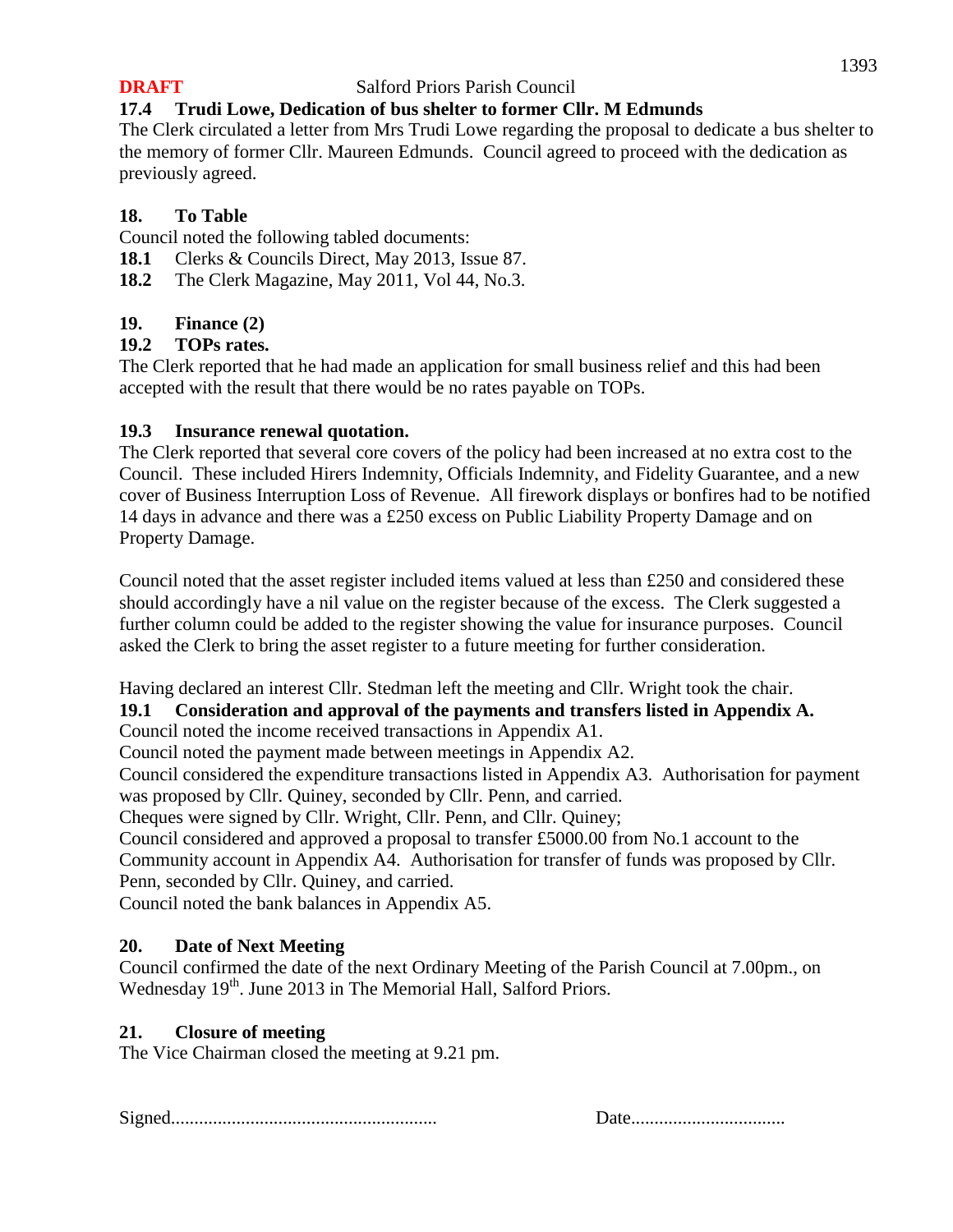| Tn. No.      | Cheque      | Gross     | Vat            | <b>Net</b> | <b>Details</b>                                                        |
|--------------|-------------|-----------|----------------|------------|-----------------------------------------------------------------------|
| 6547         | <b>BACs</b> | 23500.00  | 0.00           | 23500.00   | Stratford upon Avon District Council,<br>First instalment of precept. |
| 6548         | Cheque      | 50.00     | 0.00           | 50.00      | Warwickshire Training Patrnership,<br>refund of training fee.         |
| 6549         | Cheque      | 26.00     | 0.00           | 26.00      | RL Smith, Allotment rent, Plot No. 11.                                |
| 6550         | Cheque      | 26.00     | $0.00^{\circ}$ | 26.00      | P Clarke, Allotment rent, Plot No. 7.                                 |
| 6551         | Cheque      | 39.00     | 0.00           | 39.00      | C Hague, Allotment rent Plots 5 and 16A                               |
| <b>Total</b> |             | £23641.00 | £0.00          | £23641.00  |                                                                       |

# **APPENDIX A – Finance**

# **A1 Income transactions for approval**

# **A2 Expenditure transactions approved between meetings**

| Tn. No.      | Cheque | Gross   | Vat   | <b>Net</b> | <b>Details</b>                                                             |
|--------------|--------|---------|-------|------------|----------------------------------------------------------------------------|
| 9040         | 102690 | 100.00  | 0.00  | 100.00     | WALC, Training fee, Neighbourhood<br>Planning, Cllrs. James and Littleford |
| <b>Total</b> |        | £100.00 | £0.00 | £100.00    |                                                                            |

# **A3 Expenditure transactions for approval**

| Tn. No.       | <b>Cheque</b> | Gross    | Vat     | <b>Net</b> | <b>Details</b>                                                           |
|---------------|---------------|----------|---------|------------|--------------------------------------------------------------------------|
| 9038          | Dd            | 18.99    | 2.83    | 16.16      | Plusnet, Office Broadband                                                |
| 9039          | Dd            | 56.00    | 2.67    | 53.33      | EDF, TOPs electricity                                                    |
| 9041          | 102691        | 525.00   | 0.00    | 525.00     | Salford Priors Memorial Hall, office rent<br>and Hall hire.              |
| 9042          | 102692        | 1265.68  | 0.00    | 1265.68    | Came & Company, Broker Network Ltd.,<br>Annual Insurance premium         |
| 9043          | 102693        | 732.00   | 122.00  | 610.00     | Limebridge Rural Services Ltd., Mowing<br>contract.                      |
| 9044          | 102694        | 145.75   | 0.00    | 145.75     | Warwickshire County Council, Lease for<br>TOPs.                          |
| 9045          | 102695        | 51.60    | 0.00    | 51.60      | MJ Philpott, Postage stamps purchased<br>by credit card.                 |
| 9046          | 102696        | 140.00   | 0.00    | 140.00     | TA Hunt, Lengthsman contract April                                       |
| 9047          | 102697        | 457.11   | 0.00    | 457.11     | MJ Philpott, Clerk's salary, May                                         |
| 9048          | 102698        | 185.00   | 0.00    | 185.00     | M Hackling, Refurbishment of circular<br>seat at Iron Cross.             |
| 9049          | 102699        | 25.60    | 0.00    | 25.60      | K Littleford, Mileage to training course.                                |
| 9050          | 102700        | 1618.22  | 269.07  | 1349.15    | <b>Stansgate Planning Consultants, Planning</b><br>and Feasibility Study |
| <b>Totals</b> |               | £5220.95 | £396.57 | £4824.38   |                                                                          |